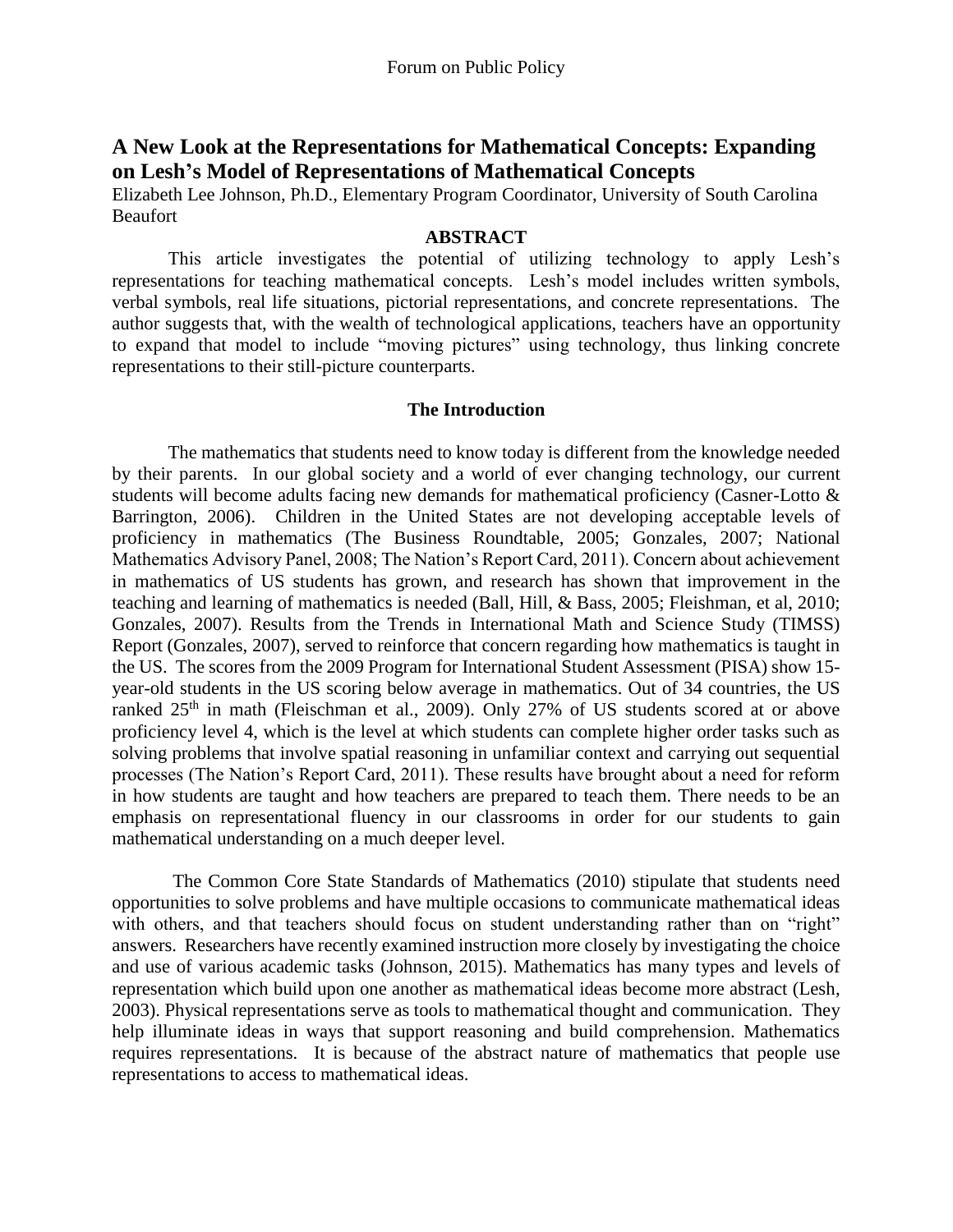In my previous research observing the use of representations for mathematics instruction, much of my attention focused on Lesh's model of mathematical translations of representations (Lesh, 1987; Lesh, 2003). It investigates elementary teachers' use of pictures, words, symbols, concrete materials, and real world contexts to help their students make sense of mathematical ideas. During the course of this investigation, however, evidence surfaced that an additional model, technology, should be considered as an additional form of representation. Three sources of data were collected: video-recorded lessons, interviews, and a focus group. Original analyses indicated that although concrete representations were accessible to all three teachers, they were least used among the available representations. Verbal expression was most prominent, followed closely by abstract written symbols. Technology, however, which was not one of the mathematical representations reported, appeared regularly throughout lesson observations, interviews and the focus group. An implication that surfaced in this study is that technology is becoming more visible in classrooms as one form of mathematical representation. This article suggests an expansion of Lesh's model to include technology (or *moveable pictures* through the use of technology) as an additional means of representation.

# **The Big Picture**

To gain better insight into this topic, I used constructivism as a theoretical foundation and Lesh's model of translations of representations (2003) to guide this study. Ideally, students move within and among five forms of mathematical representation in order to construct meaning of mathematical concepts (Cramer, 2003). Representational fluency is the ability to use several different representations and translate among these models with relative ease. This ability is foundational in students' mathematical proficiency (Fennell and Rowan, 2001; Goldin and Shteingold, 2001).

Mathematical thinking can be "represented" in many ways. It can be represented through drawings and pictures, written or oral words, through manipulatives and, all of these, alongside the abstract (numbers) (Lesh et al., 2003; Goldin, 2003; Kamii, Kirkland, & Lewis, 2001). In order for the reader to have clarity, I have defined each of the forms of representation as I use them within the study and the context of this article.

Manipulatives, also referred to as *concrete* representations, are objects designed to allow students to learn a particular mathematical concept by manipulating them (Reys et al, 2007; Van de Walle, 2005). The use of manipulatives allows students to learn difficult concepts in developmentally appropriate, hands-on, experiential ways (Reys et al, 2007). Some examples of manipulatives are: base ten blocks (which can be used for computational strategies with whole numbers and decimals); Geoboards (which can be used to explore two dimensional geometric shapes, area and perimeter, angles, etc.); pattern blocks (which are used in creating tessellations and exploring patterns in our world around us); fraction pieces (which can be used for computational strategies with fractions); and attribute blocks (which are effective in categorizing and organizing by characteristics).

Pictorial representations, also referred to as pictures, refers to anything hand-sketched or computer generated that represents concrete objects. It could be a photograph, a hand-drawn picture, tallies, graph, or chart. These may include any two-dimensional representations (Ainsworth, 1999; Tabachneck-Schijf & Simon, 1998).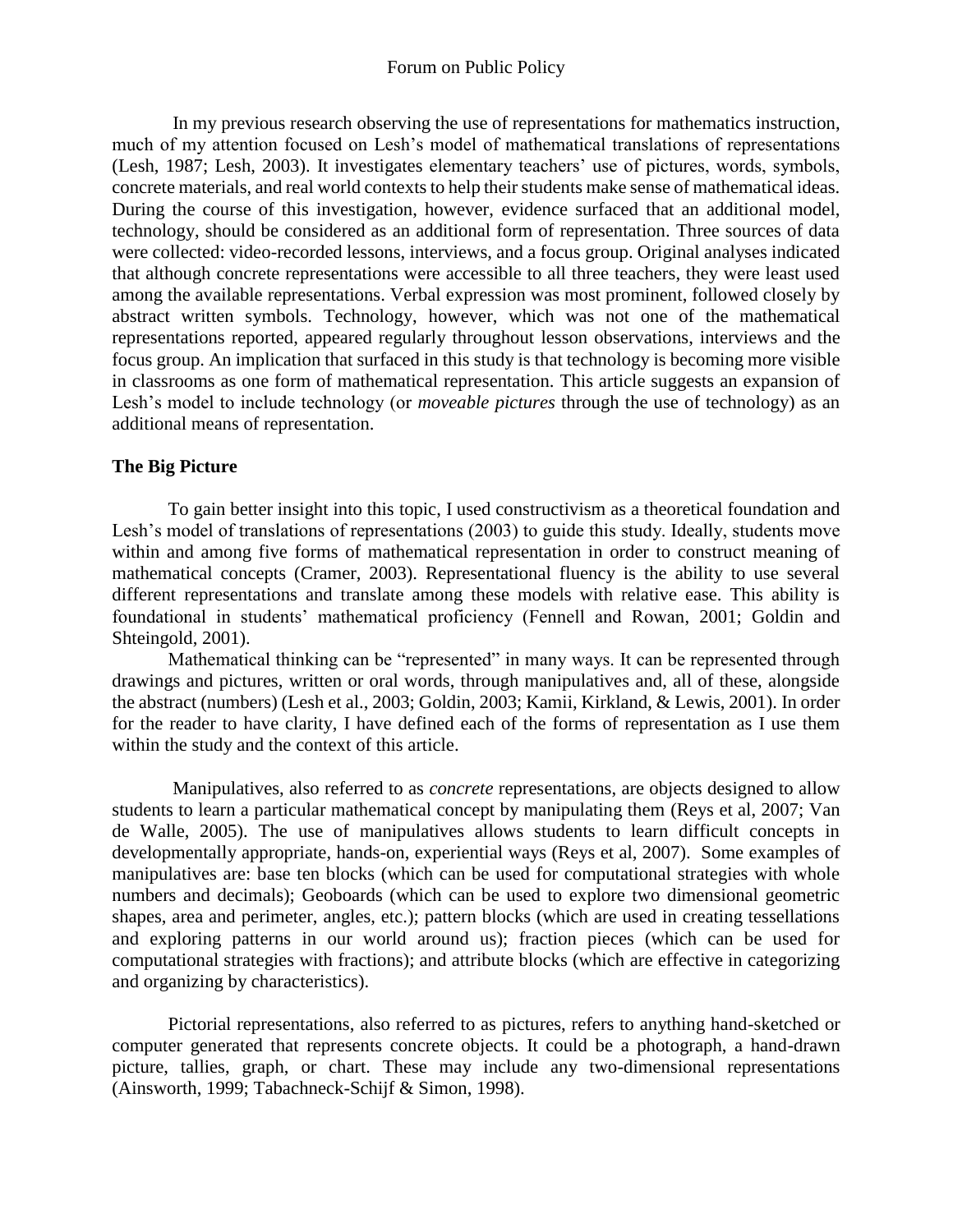Real-life representation refers to events and objects happening in the real world that allow students to make mathematical connections. Examples may include using money in a grocery store, measuring ingredients when cooking a recipe, or measuring wooden beams when building a garage, etc. (Lesh, 1987).

Symbolic representation, also referred to within this study as symbols or *abstract*, refers to the actual letters, digits, and/or symbols used to represent numbers, formulas, or any other numerical, algebraic, or geometric concepts (Ainsworth, 1999; Tabachneck-Schijf & Simon, 1998).

Technological representation, also referred to as technology, for the purpose of this article refers to the use of any technology (iPad, computer program, website, app, etc.) that produces moveable replicas of concrete or pictorial representation. Examples might include a website with moveable base ten blocks that can express place value of whole numbers or decimals, apps that have moveable fraction pieces that can be broken apart and grouped with whole number to show a mixed numeral, or a parabola whose shape changes when the user adjusts the variables. (Options for technological representation will be discussed further at the end of the article.) Technology which does *NOT* fall into this category of representation includes things such as apps that simply keep score, tablets that allow students to copy words or equations and erase them, websites with rote drill and practice of math facts or fact families, etc.

Since the early 1900s, representation using manipulatives has come to be considered essential in teaching mathematics at the early childhood/elementary school level, prompting the National Council for Teachers of Mathematics (NCTM) in the last several decades to recommend the use of manipulatives in teaching mathematical concepts (NCTM 2000, 2006). Research from both theory and classroom studies has shown that the use of manipulatives for instruction in mathematics can positively affect student learning (Cass et al., 2003; Kelly, 2006; Munger, 2007; Olkun & Toluk, 2004). The *Principles and Standards for School Mathematics* (NCTM, 2000) highlight the role of representation in mathematics asserting that students should create representations and use them to form and communicate mathematical ideas. Learners should be able to choose, apply, and translate among mathematical representations to solve problems (Lesh, 2003; Johnson, 2015). Carbonneau, et al (2012) found that the use of manipulatives improved retention of mathematical ideas. Incorporating math manipulatives into mathematics lessons in meaningful ways can help students grasp mathematical concepts, making graphic pictorial representations more meaningful and making teaching most effective (Johnson, 2015). Pictorial representation refers to anything that represents concrete objects. It could be a photograph, a handdrawn picture, tallies, graph, or chart. These may include any two-dimensional representations.

# **The Original Study**

As shown in the diagram below of Lesh's 1987 model, students move within and among five forms of mathematical representation in order to construct meaning of mathematical concepts (Lesh, et al., 2003). In addition to the aforementioned manipulatives and pictorial representations, he refers to events and objects happening in the real world that allow students to make mathematical connections known as "real-life situations". Examples may include using money in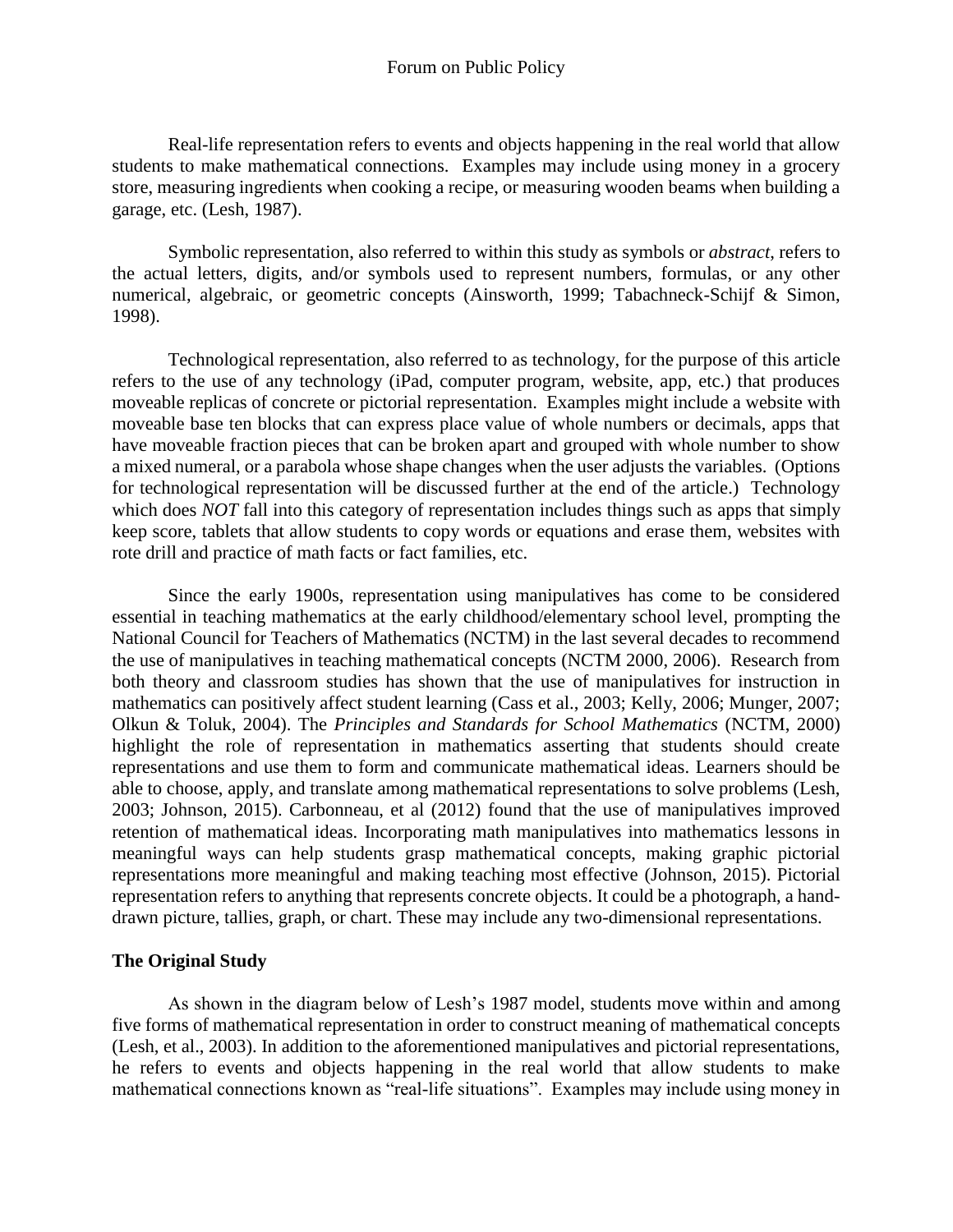a grocery store, measuring ingredients when cooking a recipe, or measuring wooden beams when building a garage, etc. Finally symbols, both verbal and written, refers to the actual letters, digits, and/or symbols used to represent numbers, formulas, or any other numerical, algebraic, or geometric concepts (Lesh, 2003).



Figure 1 Lesh Translation Model

Conceptual understanding is essential to mathematics proficiency (Burns, 2005). Abstract mathematical concepts often create challenges for students in constructing mathematical understanding (Devlin, 2000; Kamii et al., 2001), therefore hands-on manipulatives and graphic pictorial representations of mathematical concepts are helpful. Representational fluency is the ability to use several different representations and translate among these models with relative ease. This ability is foundational in students' mathematical proficiency (Fennell and Rowan 2001; Goldin and Shteingold 2001; Lamon 2001). Hands-on experiences allow students to understand how numerical symbols and abstract equations operate at a concrete level (Devlin, 2002; Maccini & Gagnon, 2000). Students can benefit significantly from instruction that includes multiple models that approach a concept at different cognitive levels (Lesh & Doerr, 2003; Lesh et al., 2003; Lesh & Fennewald, 2010).

In my research looking at how teachers used representation for their mathematics instruction, I used a mixed methods case study design (Dyson & Genishi, 2005; Yin, 2003). As part of my documentation, I collected six weeks of video recorded lessons (two one-week "scoops" for each participant) (Borko, et al, 2005; Borko et al, 2007). Participants were asked to make video recordings of their instruction in mathematics, creating a snapshot of what average classroom instruction was like on a day to day basis. I asked participants to record their mathematics instruction for five consecutive days in each of their sequences. I wanted to get a true snapshot of what instruction looked like on an average day. These video-taped lessons were conducted in their natural setting of the participants' regular classroom with their own students. Participants were asked not to plan "special" lessons, since they knew they were being recorded. I wanted them to record five days of instruction that looked most like what they typically did. I then viewed the video recorded lessons, transcribing and coding the events at three minute intervals, and analyzing the lesson based on the five types of representations within the Lesh model: manipulatives, pictures, real-life situations, written symbols, and verbal symbols.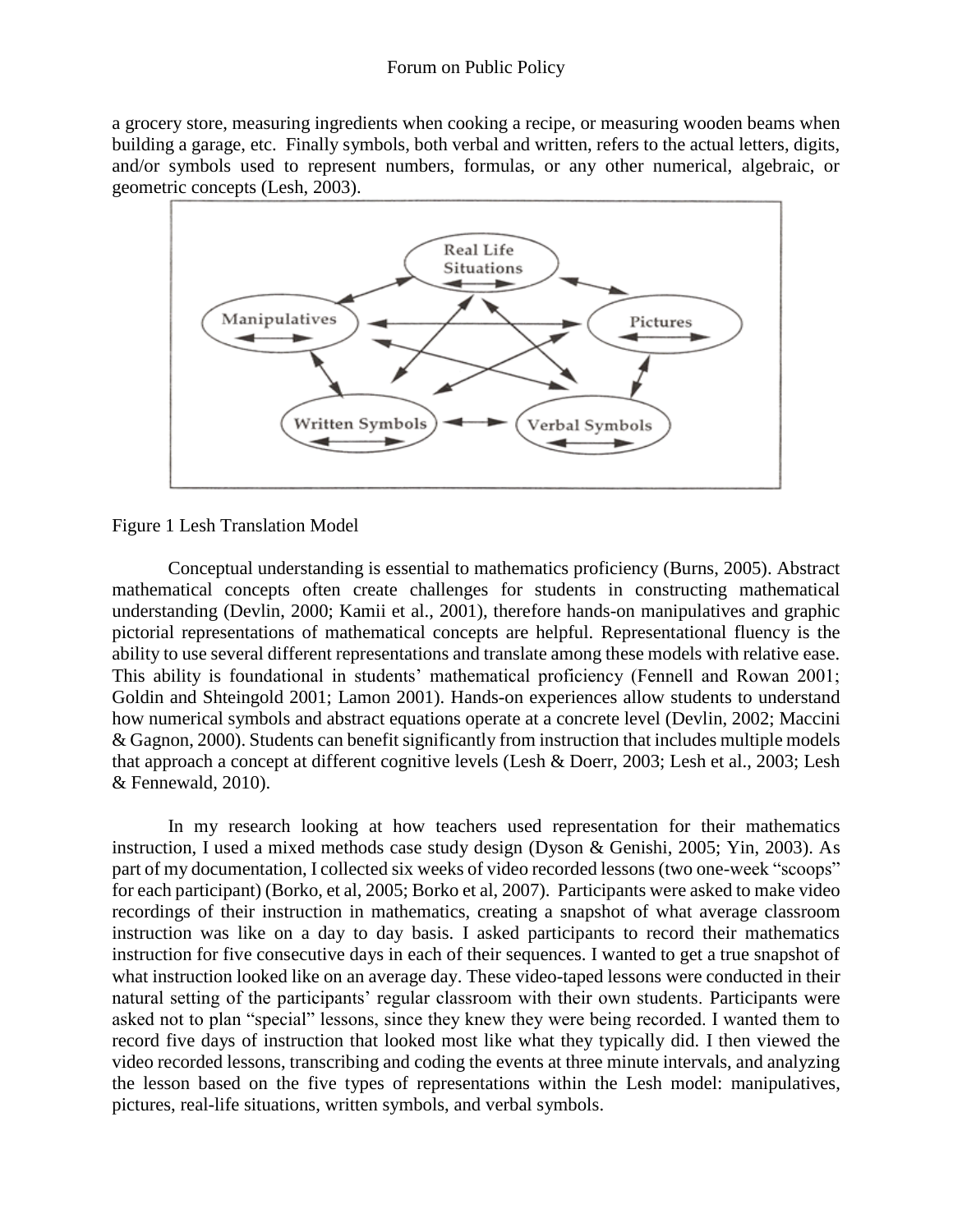As an additional part of my documentation, I conducted teacher interviews and a culminating focus group based upon teachers experiences throughout the study. The interviews included discussions on topics such as how they felt about math, how proficient they felt they were in mathematics, how mathematics was taught to them as they came through school, and how often they perceived themselves using manipulatives and other representations in their instruction with their students. In the focus group, I looked for things that I found possibly relevant in the interviews mentioned by one or more participants that I wanted to hear further discussion from and interaction between the group members.

Related themes that emerged from the interviews and focus group were technology, behavior, and time. Teachers reported that often times they use technology instead of manipulatives due to time constraints or behavioral issues. At the time of this particular study, I did not expand on the technology piece as it was not the focus of the study. It was only after going into classrooms in different schools throughout the state over the past few years and seeing a huge growth in the use of and accessibility to technology that I revisited the data from my previous work. It is these components of my research, the interviews, the lesson sample coding, and the focus group discussion, upon which I base my assertions in this article.

A variety of representations were apparent in the videos, such as explanations, equations, and the use of various measurement tools. One thing that began to jump out at me was the use of technology within the daily instruction, such as the use of iPads by the students or pictures used by the teacher on the Promethean board. Because technology was not part of the model upon which my codes were based, I coded which item was being used that fit within the coding process (i.e. pictures, written symbols). I have since gone back and looked at the items through a new lens, focusing on how technology played a part in mathematics instruction. Table 1 shows examples of different events using a variety of representations and how they were coded. Although the codes are limited to the five components of Lesh's model, I have highlighted in bold italics the technology that was used.

| Event                                                                                                                              | Code 1     |
|------------------------------------------------------------------------------------------------------------------------------------|------------|
| Student is working on the Promethean board doing a multiplication problem.                                                         | WRI        |
| Student is answering a question (What is $48+2$ )                                                                                  | <b>VER</b> |
| Tommy is answering the question, "How many times does three go into twelve?"                                                       | <b>VER</b> |
| Using the Promethean board, the teacher models how to measure to the half inch and quarter inch using a picture of a               | <b>PIC</b> |
| ruler.                                                                                                                             |            |
| Using the <i>ruler</i> on the Promethean board teacher poses the question how long an object is (to the quarter) and points to the | <b>PIC</b> |
| ruler.                                                                                                                             |            |
| Students are using a ruler to measure a paper clip.                                                                                | <b>MAN</b> |
| Students are talking in partners about how they can tell the difference between an inch and a half-inch when measuring with        | <b>VER</b> |
| a ruler.                                                                                                                           |            |
| Teacher is <i>demonstrating on the Promethean board (picture of a ruler)</i> as a student describes how to read the ruler          | <b>PIC</b> |
| Students were explaining their reasoning on how to determine the differences in measuring with the ruler (inch, half inch,         | <b>VER</b> |
| quarter-inch).                                                                                                                     |            |
| Teacher is <i>showing the ruler on the Promethean board</i> and demonstrating the whole, half, and quarter inch.                   | <b>PIC</b> |
|                                                                                                                                    |            |
| Students are working in assigned partners measuring items in the practice set.                                                     | <b>MAN</b> |
| Teacher says, "Yesterday we talked about measurement. What tool do we use when we are measuring?" Students respond.                | <b>VER</b> |
| Students are working in partners on p 789 Am I Ready?" questions to review (multiplying) and writing their responses.              | WRI        |

Table 1 Representation Codes Sample

Key: MAN-Manipulatives, RL-Real-life, PIC-Pictures, WRI-Written, VER-Verbal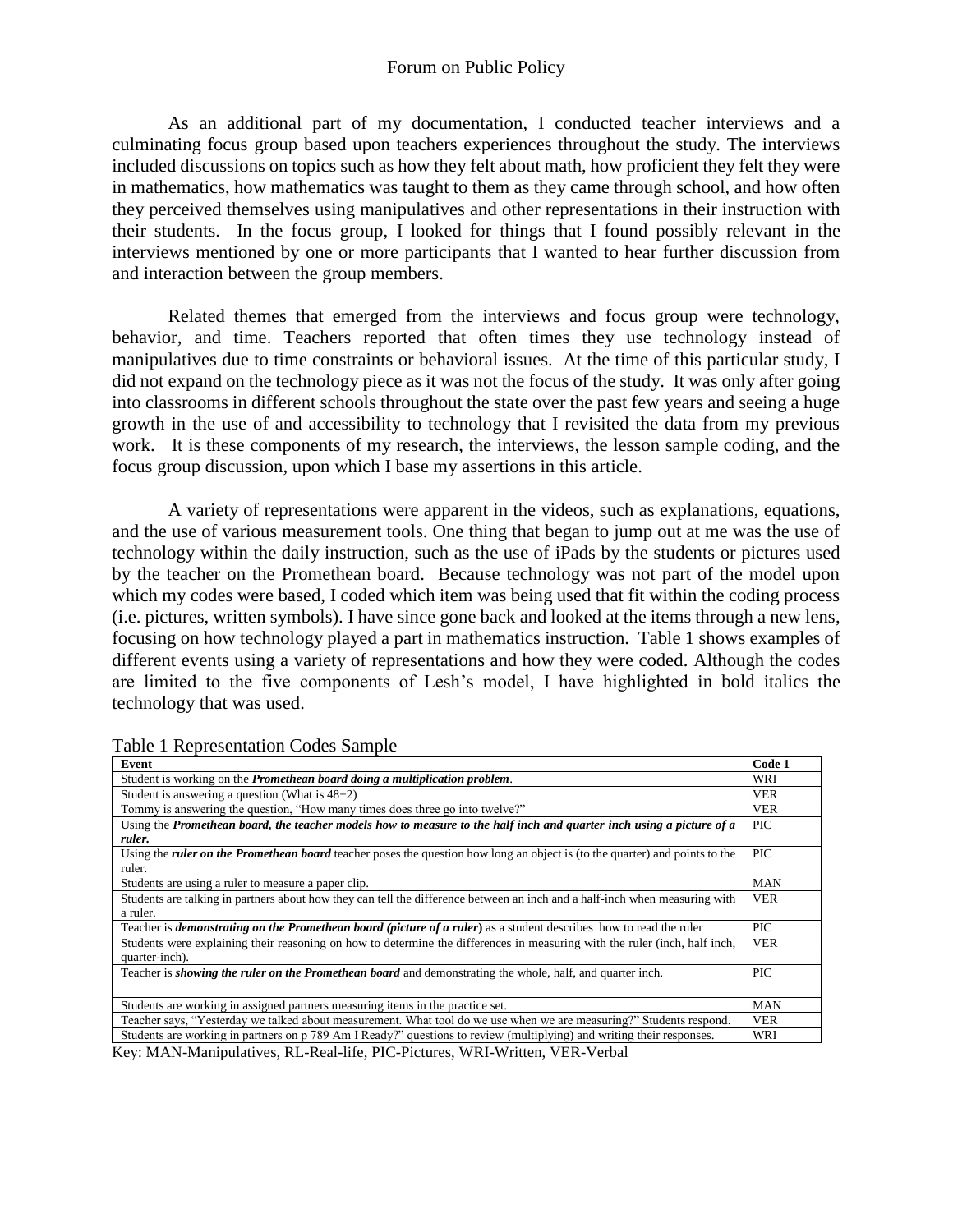Based on the original analysis of the videotaped observations, manipulatives were used 12.4% of instructional time; pictorial representations were used 24.1% of instructional time; written expression was used 18.6% of instructional time; and verbal communication was used 45% of instructional time. However, upon revisiting the data, the use of technology (computer, Promethium Board, and iPad) was coded 18% of the *total* time. This 18% encompasses portions of pictorial, written, and verbal representation, affecting their numbers, but does not impact the coding for the use of manipulatives or real-life situations.

# **The "Ah Ha"**

Given that technology was used in almost one fifth of the time, it raises the notion that technology is yet another way that mathematics may be represented. In recent years, the development and availability of technology has made technological representation of both concrete manipulatives and pictures a more viable option for teachers. In my interviews with teachers, issues such as time management and distribution of materials, quantity of specific manipulatives, behavior management with actual concrete manipulatives versus technological representation of manipulatives, and availability of professional development using manipulatives versus technology have furthered teachers' interests in using available technology in lieu of concrete manipulatives and paper/pencil representations.

Reference to the use of technology as a form of mathematical representation does *not* include technological use for drill and practice, recording of mathematical equations, computation games, etc., but *rather* the use of pictorial representations in moveable form. For the purposes of this article, technology is referred to as a means of "bridging" the use of manipulatives to the use of static pictures. Some examples of these *moving pictures* may be as simple as dragging counters, grouping and sliding of virtual base ten blocks, or dividing wholes into fractional parts and rearranging the pieces. They may be more complex moving models such as reflection, rotation, and translation of various shapes or a changing parabola based on the changing of its variables. Technology affords us the ability merge manipulative concrete objects with the pictorial representations currently found in textbooks and on worksheets, closing the gap in understanding the transference from one representation to another, possibly more abstract, one.

The National Library of Virtual Manipulatives has a variety of moveable pictures that are separated into each of the mathematics strands and grade levels. The users are able to easily locate the skill, and activities become more challenging as the grade levels become higher. In Numbers and Operations, students have the ability to create bar charts showing quantities and percentages, use base blocks to illustrate whole number computation in a variety of bases and explore decimals, manipulate fraction bars and circles to illustrate a fraction and identify the parts of a whole, count money and make change, investigate probability using spinners, and use number lines to illustrate numerical computation of whole numbers or fractions. For algebraic concepts, learners visualize multiplying and factoring with algebra tiles, seek multiple solutions by manipulating triominoes (triangular numeral dominoes), use a graphing tool for exploring functions, create and discover patterns working with three-dimensional blocks, solve simple linear equations employing a balance beam representation, explore functions by entering values into a function machine and observing the output.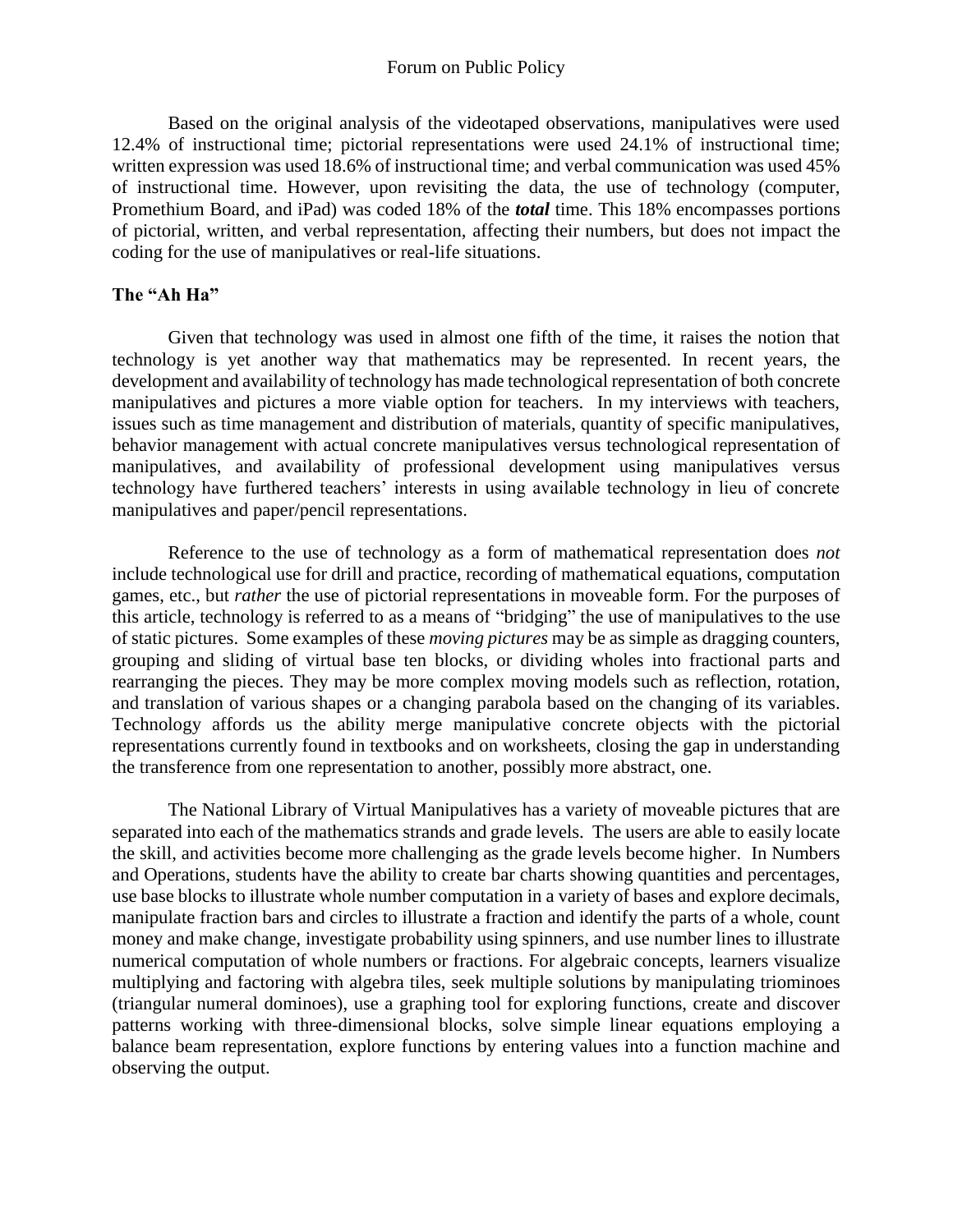In Geometry, students can sort attribute blocks by color and shape, build congruent and similar triangles by combining sides and angles, use a Geoboard to illustrate area and perimeter and investigate three-dimensional shapes, use geometric shapes to make patterns, use pentomino and tangram combinations to solve problems, dynamically interact with and see the results of reflections, rotations, and translations transformations, and change variables and observe patterns from a graphing simulation. For measurement, students work with analog and digital clocks to determine elapsed time, solve problems requiring students to fill and pour various amounts of liquids from a container, and use money to count and make change. Data analysis and probability can be explored as students create bar graphs showing quantities or percentages by labeling and changing values. Students can investigate percentages and fractions using pie charts, and they examine numbers and probabilities with spinners.

In addition to the National Library of Virtual Manipulatives and similar sites, there is a plethora of apps available at no cost to the user or the school district. A geoboard app allows students to build two dimensional shapes, investigate angles, and explore area and perimeter using virtual rubber bands and pegs similar to those on an actual geoboard. Number Frames is a free app that allows students to use counters and build arrays up to  $12x12$ , compute numbers, and explore area. There are two levels of Number Pieces apps that display moveable pictorial representations of Base Ten blocks in combination with number frames and number lines. The Number Rack app looks similar to an abacus and allows students to add and subtract along one row or several rows. It has a "shade" to cover beads to model arithmetic expressions. With Number Line, students can skip count forward and backward for addition and subtraction. Intervals can be set by ones, twos, fives, etc. and spacing can be enlarged to accommodate the younger students.

If technology is used in this way, then another form of mathematical representation can be utilized, linking manipulatives to pictures in an operational manner and ensuring more operative connections for conceptual understanding.



Figure 2 Johnson Mathematical Representation Model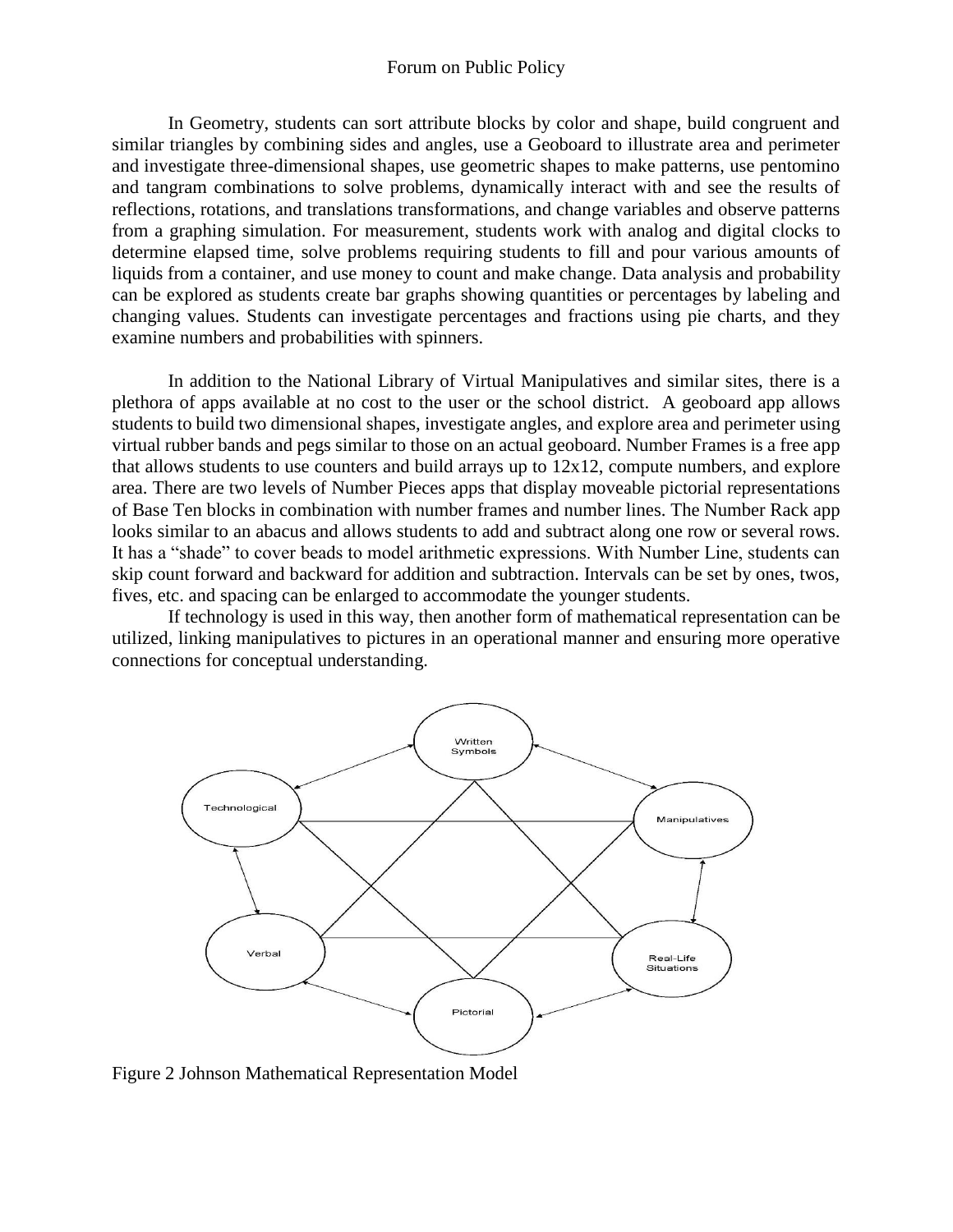## **The Conclusion**

A broad idea emerged from the original study. Lesh et al.'s model of mathematical representations included manipulatives, pictures, real-life situations, written expression, and verbal expression. I found through my observations of instruction and through discussions with the participants that the findings from this study provided an opportunity to modify this model for future studies to include technology in order to reflect what I felt was observed in today's elementary classroom. Technology appeared in many forms during this study: moveable and/or manipulated pictures, written explanation, charts and graphs, displays of real-life situations, educational videos, and the use of verbal explanations of the use of symbolic representations. Since the teachers in this study used, and justified the use of, technology in ways that were different from other forms of representation, future research on representations should directly include technology as a distinct representation.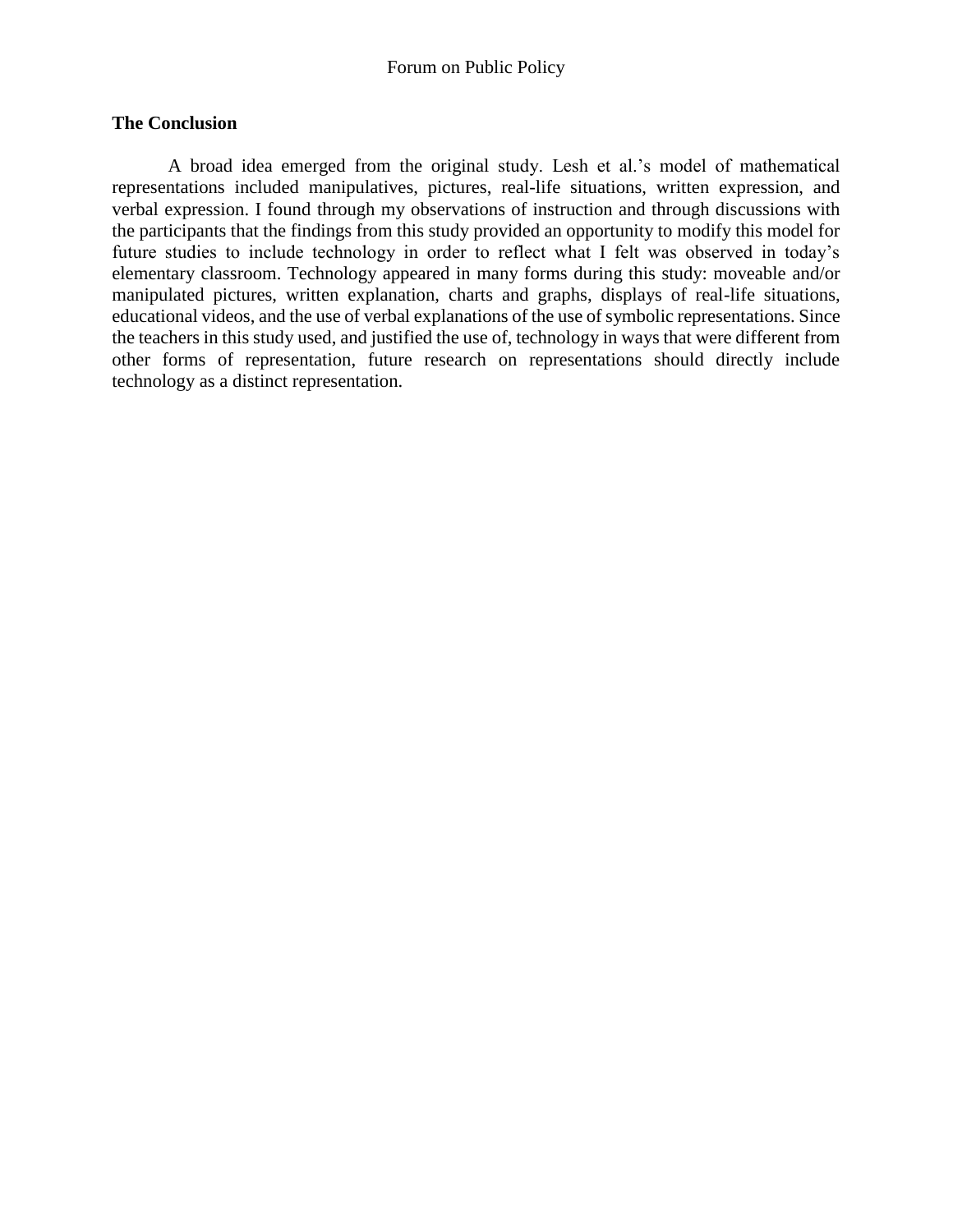## **References**

- Ainsworth, S.E. (1999). The functions of multiple representations. Computers & Education, 33(2-3), 131-152.
- Ball, D.L., Hill, H.C., and Bass, H. (2005, Fall). Knowing mathematics for teaching: Who knows mathematics well enough to teach third grade, and how can we decide? *American Educator, 29*, 14-22.
- Borko, H., Stecher, B.M., Alonzo, A.C., Moncure, S., & McClam, S. (2005). Artifact packages for characterizing classroom practice: A pilot study. *Educational Assessment*, 10(2), 73- 104. Lawrence Erlbaum Associates, Inc.
- Borko, H., Stecher, B., & Kuffner, K. (2007). *Using artifacts to characterize reform-oriented instruction: The Scoop Notebook and rating guide* (CSE Technical Report 707). Los Angeles: UCLA National Center for Research on Evaluation, Standards and Student Testing.
- Burns, M. (2005). *7 Musts for Using Manipulatives*. Scholastic Inc. Retrieved from [http://teacher.scholastic.com/products/instructor/musts.htm.](http://teacher.scholastic.com/products/instructor/musts.htm)
- The Business Roundtable, *Tapping America's Potential: The Education for Innovation Initiative*, July 2005.
- Carbonneau, K.J., Marley, S.C., & Selig, J.P. (2012). A meta-analysis of the efficacy of teaching mathematics with concrete manipulatives. *Journal of Educational Psychology*. Advance online publication.
- Casner-Lotto, J., & Barrington, L. (2006). *Are They Really Ready to Work? Employers' Perspectives on the Basic Knowledge and Applied Skills of New Entrants to the 21st Century US Workforce*. Partnership for 21st Century Skills. 1 Massachusetts Avenue NW Suite 700, Washington, DC 20001.
- Cass, M., Cates, D., Smith, M. & Jackson, C. (2003). Effects of manipulative instruction on solving area and perimeter problems by students with learning disabilities. *Learning Disabilities Research & Practice, 18(2),* 112-120.
- Common Core State Standards (2010). Common Core State Standards Initiative: Preparing America's students for college and career. [http://www.corestandards.org.](http://www.corestandards.org/)
- Cramer, K. (2003). Using a translation model for curriculum development and classroom instruction. In R. Lesh & H. Doerr (Eds.), Beyond constructivism. Models and modeling perspectives on mathematics problem solving, learning, and teaching. Mahwah, NJ: Lawrence Erlbaum.
- Devlin, K. (2002). Finding your inner mathematician. *The Chronicle of Higher Education, 46,* B5.
- Dyson, A. & Genishi, C. (2005). On the case: approaches to language and literacy research. New York, NY: Teachers college Press.
- Fennell, F. & Rowan, T. (2001). Representation: an important process for learning and teaching mathematics. *Teaching Children Mathematics*, 7 (Jan. 2001, 288-92).
- Fleischman, H.L., Hopstock, P.J., Pelczar, M.A., & Shelley, B.E., (2010). Highlights from PISA 2009: Performance of U.S. 15-Year-Old Students in Reading, Mathematics, and Science Literacy in an International Context. National Center for Education Statistics. U.S. Department of Education: Washington, DC.
- Goldin, G. & Shteingold, N. (2001). Systems of representations and the development of mathematical concepts, in A.A. Cuoco and F.R. Curcio (eds.). *The Roles of Representation in School Mathematics*, NCTM, Reston, VA, pp. 1-23.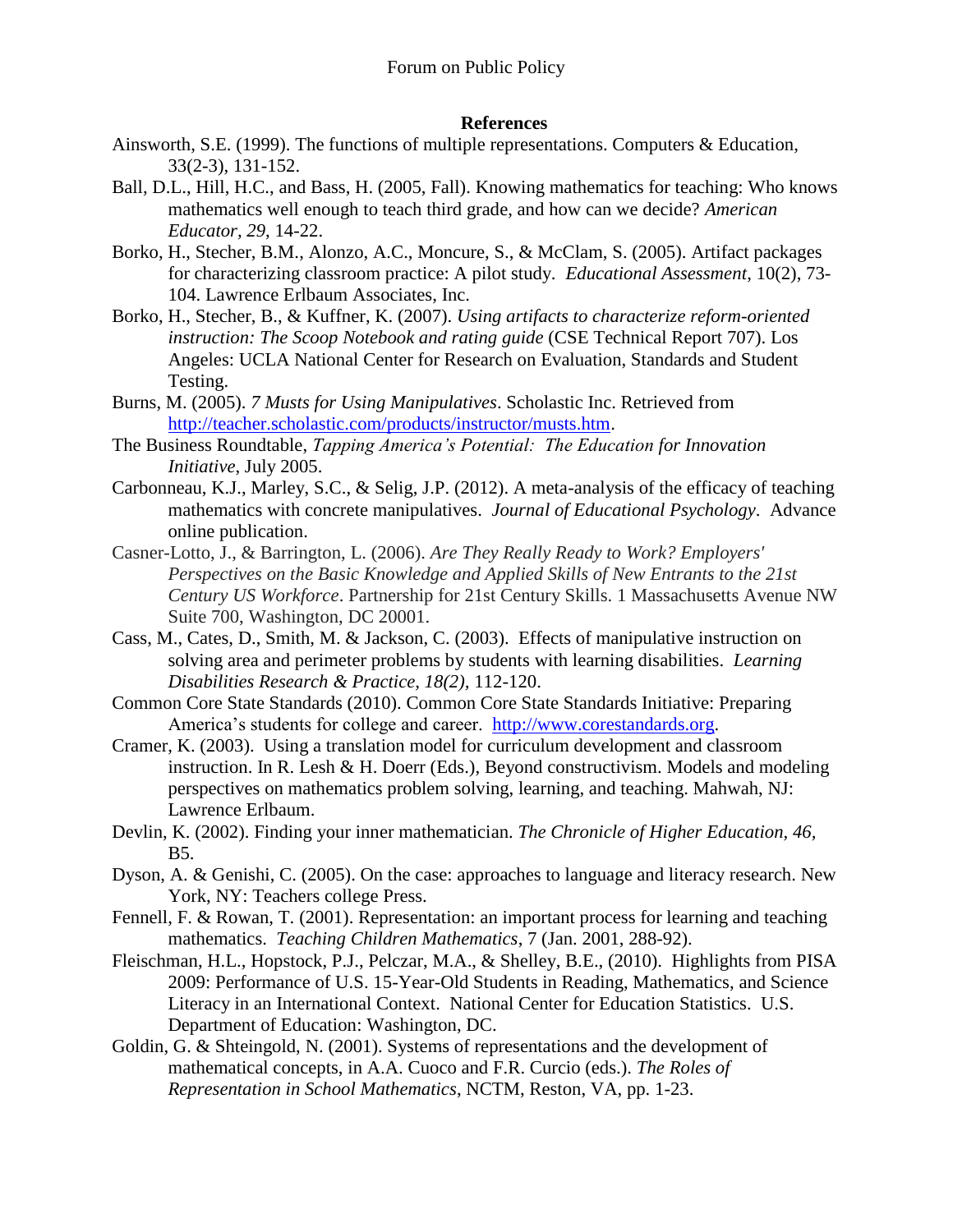- Goldin, G. (2003). Representation in school mathematics: a unifying research perspective. In J. Kilpatrick, W.G martin, & D. Schifter (Eds.), *A research companion to principles and standards for school mathematics* (pp. 1-23). Reston, VA: National Council of Teachers of Mathematics.
- Gonzalez, P. (2007). *Highlights from TIMSS 2007: Mathematics and Science Achievement of U.S. Fourth- and Eighth-Grade Students in an International Context*. National Center for Educational Statistics. U.S. Dept. of Education: Washington, DC.
- Johnson, E.L. (2015). Influences of Prior Experience and Current Teaching Contexts on New Teachers' use of Manipulatives for Math Instruction. *Teacher Education Journal of South Carolina, 15*(1), 67-75.
- Kamii, C., Kirkland, L. & Lewis, B.A. (2001). Representation and abstraction in young children's numerical reasoning, in A.A. Cuoco and F.R. Curcio (eds.), The Roles of Representation in School Mathematics, NCTM, Reston, VA pp. 24-34.
- Kelly, C.A. (2006). Using manipulatives in mathematical problem solving: A performance based analysis [Electronic version]. *The Montana Mathematics Enthusiast 3(2)*, 1984-193.
- Lamon, Susan (2001). Presenting and representing from fractions to rational numbers. In the roles of Representation in School Mathematics, 2001 Yearbook of the National Council of the Teachers of Mathematics, edited by Albert A. Cuoco and Frances R. Curcio, pp. 146-65. Reston, VA: NCTM, 2001.
- Lesh R., Post, T. & Behr, M. (1987). Representations and translations among representations in mathematics learning and problem solving. In C. Janvier (Ed.), *Problems of Representation in the Teaching and Learning of Mathematics* (pp. 33-40) Hillsdale, NJ: Lawrence Erlbaum Associates.
- Lesh, R., Cramer, K., Doerr, H., Post, T., Zawojewski, J., (2003) Using a translation model for curriculum development and classroom instruction. In Lesh, R., Doerr, H. (Eds.) *Beyond Constructivism. Models and Modeling Perspectives on Mathematics Problem Solving, Learning, and Teaching.* Lawrence Erlbaum Associates, Mahwah, New Jersey.
- Lesh, R. & H. Doerr (2003). *Beyond Constructivism: A Models and Modeling Perspectives on Mathematics Problem Solving, Teaching and Learning*, Lawrence Erlbaum Associates, Hillside, NJ.
- Lesh, R. & T. Fennewald (2010). Chapter 2. Modeling: What is it? Why do it? Modeling Students Mathematical Modeling Competencies, pp. 5-15. Springer Publishing. Retrieved from

[http://books.google.com/books?id=Jj5tfi259kC&pg=PA5&lpg=PA5dq=Modeling+Stude](http://books.google.com/books?id=Jj5tfi259kC&pg=PA5&lpg=PA5dq=Modeling+Students+Mathematical+modeling+competencies+by+Lesh+and+Fennewald+2010&source=bl&ots=2TQb1AVcaQ&sig=W12L72_8B4Q4rsleEXdUV9WkF14&h1=en&sa=X&ei=ObwKUdSIHIic9QThr4CYDg&ved=0CEQQ6AEwAw#v=onepage&q=Modeling%20Students%20Mathematical%20modeling%20competencies%20by%20Lesh%20and%20Fennewald%202010@f=false) [nts+Mathematical+modeling+competencies+by+Lesh+and+Fennewald+2010&source=bl](http://books.google.com/books?id=Jj5tfi259kC&pg=PA5&lpg=PA5dq=Modeling+Students+Mathematical+modeling+competencies+by+Lesh+and+Fennewald+2010&source=bl&ots=2TQb1AVcaQ&sig=W12L72_8B4Q4rsleEXdUV9WkF14&h1=en&sa=X&ei=ObwKUdSIHIic9QThr4CYDg&ved=0CEQQ6AEwAw#v=onepage&q=Modeling%20Students%20Mathematical%20modeling%20competencies%20by%20Lesh%20and%20Fennewald%202010@f=false) [&ots=2TQb1AVcaQ&sig=W12L72\\_8B4Q4rsleEXdUV9WkF14&h1=en&sa=X&ei=Ob](http://books.google.com/books?id=Jj5tfi259kC&pg=PA5&lpg=PA5dq=Modeling+Students+Mathematical+modeling+competencies+by+Lesh+and+Fennewald+2010&source=bl&ots=2TQb1AVcaQ&sig=W12L72_8B4Q4rsleEXdUV9WkF14&h1=en&sa=X&ei=ObwKUdSIHIic9QThr4CYDg&ved=0CEQQ6AEwAw#v=onepage&q=Modeling%20Students%20Mathematical%20modeling%20competencies%20by%20Lesh%20and%20Fennewald%202010@f=false) [wKUdSIHIic9QThr4CYDg&ved=0CEQQ6AEwAw#v=onepage&q=Modeling%20Stude](http://books.google.com/books?id=Jj5tfi259kC&pg=PA5&lpg=PA5dq=Modeling+Students+Mathematical+modeling+competencies+by+Lesh+and+Fennewald+2010&source=bl&ots=2TQb1AVcaQ&sig=W12L72_8B4Q4rsleEXdUV9WkF14&h1=en&sa=X&ei=ObwKUdSIHIic9QThr4CYDg&ved=0CEQQ6AEwAw#v=onepage&q=Modeling%20Students%20Mathematical%20modeling%20competencies%20by%20Lesh%20and%20Fennewald%202010@f=false) [nts%20Mathematical%20modeling%20competencies%20by%20Lesh%20and%20Fenne](http://books.google.com/books?id=Jj5tfi259kC&pg=PA5&lpg=PA5dq=Modeling+Students+Mathematical+modeling+competencies+by+Lesh+and+Fennewald+2010&source=bl&ots=2TQb1AVcaQ&sig=W12L72_8B4Q4rsleEXdUV9WkF14&h1=en&sa=X&ei=ObwKUdSIHIic9QThr4CYDg&ved=0CEQQ6AEwAw#v=onepage&q=Modeling%20Students%20Mathematical%20modeling%20competencies%20by%20Lesh%20and%20Fennewald%202010@f=false) [wald%202010@f=false](http://books.google.com/books?id=Jj5tfi259kC&pg=PA5&lpg=PA5dq=Modeling+Students+Mathematical+modeling+competencies+by+Lesh+and+Fennewald+2010&source=bl&ots=2TQb1AVcaQ&sig=W12L72_8B4Q4rsleEXdUV9WkF14&h1=en&sa=X&ei=ObwKUdSIHIic9QThr4CYDg&ved=0CEQQ6AEwAw#v=onepage&q=Modeling%20Students%20Mathematical%20modeling%20competencies%20by%20Lesh%20and%20Fennewald%202010@f=false)

- Johnson, E.L. (2015). Influences of Prior Experience and Current Teaching Contexts on New Teachers' use of Manipulatives for Math Instruction. *Teacher Education Journal of South Carolina, 15*(1), 67-75.
- Maccini, P. & Gagnon, J.C. (2000). Best practices for teaching mathematics to secondary students with special needs. *Focus on Exceptional Children, 32*, 1-22.
- Munger, D. (2007, October 9). Children learn and retain math better using manipulatives